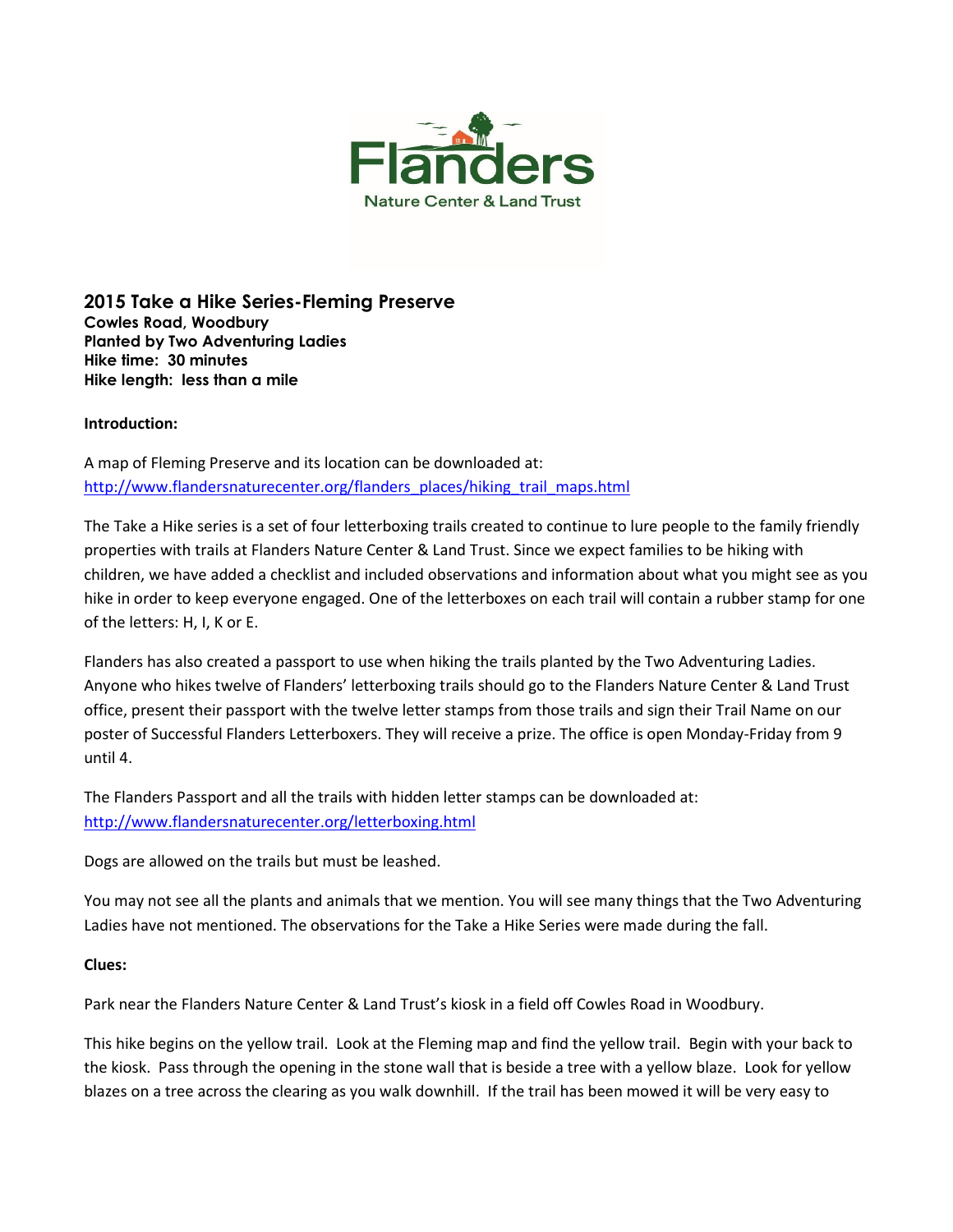cross the field and find the yellow trail marked with the double blaze. If you are hiking during a season when there is no mowed path know that you do not need to enter a wooded area and should not be crossing a stone wall to find the blazed tree.

Two blazes (a double blaze) indicates a turn. The top blaze shows the direction of the turn.



If you found the blazed tree you should have turned right, and should follow the blazes to the bottom of the hill. When you will come to a stone wall you should be walking to the right of it. You will be walking near the edge of the clearing and should not cross a wall or a stream.

You may notice some *Polystichum acrostichoides* or Christmas ferns on your left. How can you tell that these are Christmas ferns? Ferns can be either **deciduous** or **evergreen**. A Christmas fern is an evergreen so it has green leaves year-round. Look at a **frond** on the fern. A frond is the name for one stalk which has many fern leaves. When you step close to the ferns you will see many fronds growing from the ground. Look at the green leaflets on the frond. Each one is the shape of a Christmas stocking. Now you know how the Christmas fern got its name and how easy it is to identify it.

If you are looking carefully for blazes, you will find a blaze that is on a rock, not on a tree. When you reach a wide opening in the wall on your left, leave the trail, pass through this opening, turn and look back toward the trail. Look on your left, low to the ground to find a letterbox.

Return to the trail. The next yellow blaze shows that you should turn right. Walk until you see an opening in the stone wall on your left. The area near this opening is a great place to look around. There is a large, tall tree with bark that looks like it is peeling off the tree trunk. **Shagbark hickory** (*Carya ovate*) are easy to identify in the winter because of this shaggy bark. You also might find hickory nuts on the ground. There is another tree near here that has a distinctive bark, which helps ID it in the winter. It is a tree with smooth bark and it is much smaller than the Shagbark hickory. The bark looks more like a piece of smooth, gray, carved granite than wood. It is *Ostrya virginiana* which is called **ironwood** or hophornbeam. One description states that the trunk looks like sinewy muscles. The best example of the ironwood tree is a three sister tree on the right side of the trail about twenty feet beyond the shagbark hickory.

Why are there so many stone walls in the woods? Many stone walls were built when this land was first farmed. Farmers needed fields to grow crops and pasture land for their farm animals. Most of the land in this area was woodland so trees were cut down. After the land was cleared farmers found rocks, rocks, and more rocks. If they wanted to till the land to grow crops, what did their plows hit? Rocks! There were so many rocks that farmers used to call them "New England potatoes". Farmers used all the rocks they found to build walls. Bar ways were made out of wood posts to close the openings left in the walls. Follow this stone wall with your eyes from the opening as it goes uphill. Notice how it comes to a boulder and it continues at the top of the boulder. Why do you think this wall was built over the top of a boulder?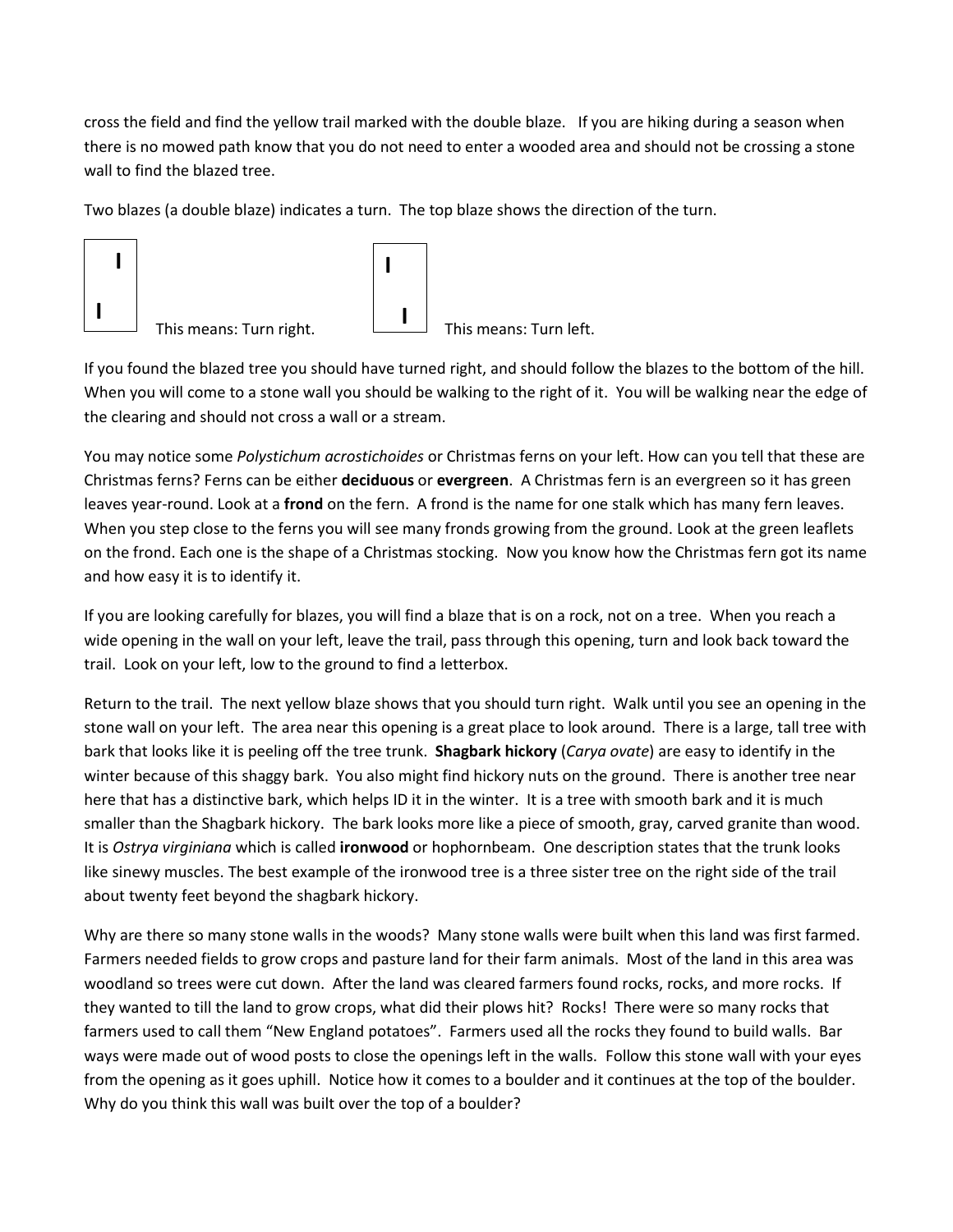Pass through the opening in the wall and continue following the yellow blazes as the trail takes you uphill and through a few openings in stone walls. As you walk you might notice more shagbark hickory and ironwood trees. Look at your map. This trail has no intersections and is easy to follow, but the trail does take a turn and the double blaze cannot be seen when walking in this direction. If you are concerned that you might lose the trail, occasionally look behind you and look for yellow blazes. When The Two Adventuring Ladies were walking, they did not have difficulty following the trail. Keep walking and passing though stone wall openings. After walking to the top of the hill and passing through another opening in the wall, you will see a clearly marked double blaze. A stone wall will be on your left after you turn left. Soon you will again go through an opening in the wall and turn to the right, keeping a new stone wall on your right. Continue following the yellow blazes looking for a tree that has both a yellow and blue arrow on it. The yellow trail ends here and you will turn left onto the blue trail.

If you completed the Launching Series Fleming Hike you know what the red building is on your left. You can also see it marked on the Fleming map. Continue on the blue trail. You might notice blue hoses in the woods. These are used to collect sap. Near the end of each winter, the sap is collected by Flanders Nature Center and is made into syrup at the new Sugar House. Do you know what kind of tree is used when collecting sap? The kiosk in the parking lot has information posted on making **maple** syrup.

After passing the red building on your left, you follow the blue blazes and will be looking for a sign to John's Bench. It is difficult to see when hiking in this direction. If you miss the sign you will get to the road and the end of the blue trail. Turn around and look for the sign to John's Bench and Overlook as you retrace your steps. It is much easier to see when walking in this direction.

Take the trail to John's Bench. Know that there is a steep drop off at the end of the trail so younger letterboxers should not be unattended. Enjoy the view. Look around and note the different kinds of mosses. Mosses are very difficult to identify without the use of a magnifying glass or a microscope. A person who studies mosses is called a bryologist. There are probably over 100 different kinds of mosses in the woods near where you live. Mosses have been around since pre-dinosaur times and are found all over the world except in salt water. They are small plants that usually grow in thick mats and grow best in damp shady areas. No mosses have flowers.

Often homeowners who have moss growing on part of their lawns want to get rid of it, use chemicals to kill it, and try to grow grass in shady areas. Grass does best in sunny locations. With growing concern about the environment, some homeowners are beginning to change their thinking about moss, realizing that it can be used as an alternative to grass, requiring no fertilizers or chemicals to grow well in shady, damp areas. There are nurseries that now sell different kinds of mosses to plant in lawns at home.

As you head back, look around before starting downhill on the trail. You will see a two-sister tree on the right side of the trail. When The Two Adventuring Ladies hiked the trail there was a pile of wood near it. The tree you are looking for can be seen ahead of you, on your left, and close to the trail. This tree has a hollow circular base attached to the back side of the tree. There is another tree near here that looks similar but the hollow is not circular. Look for a letterbox in the circular hollow base.

After finding the letterbox, hike down the trail, and turn right on the blue trail. After passing the Sugar House, look at your map and take the trail that will lead you back to your car.